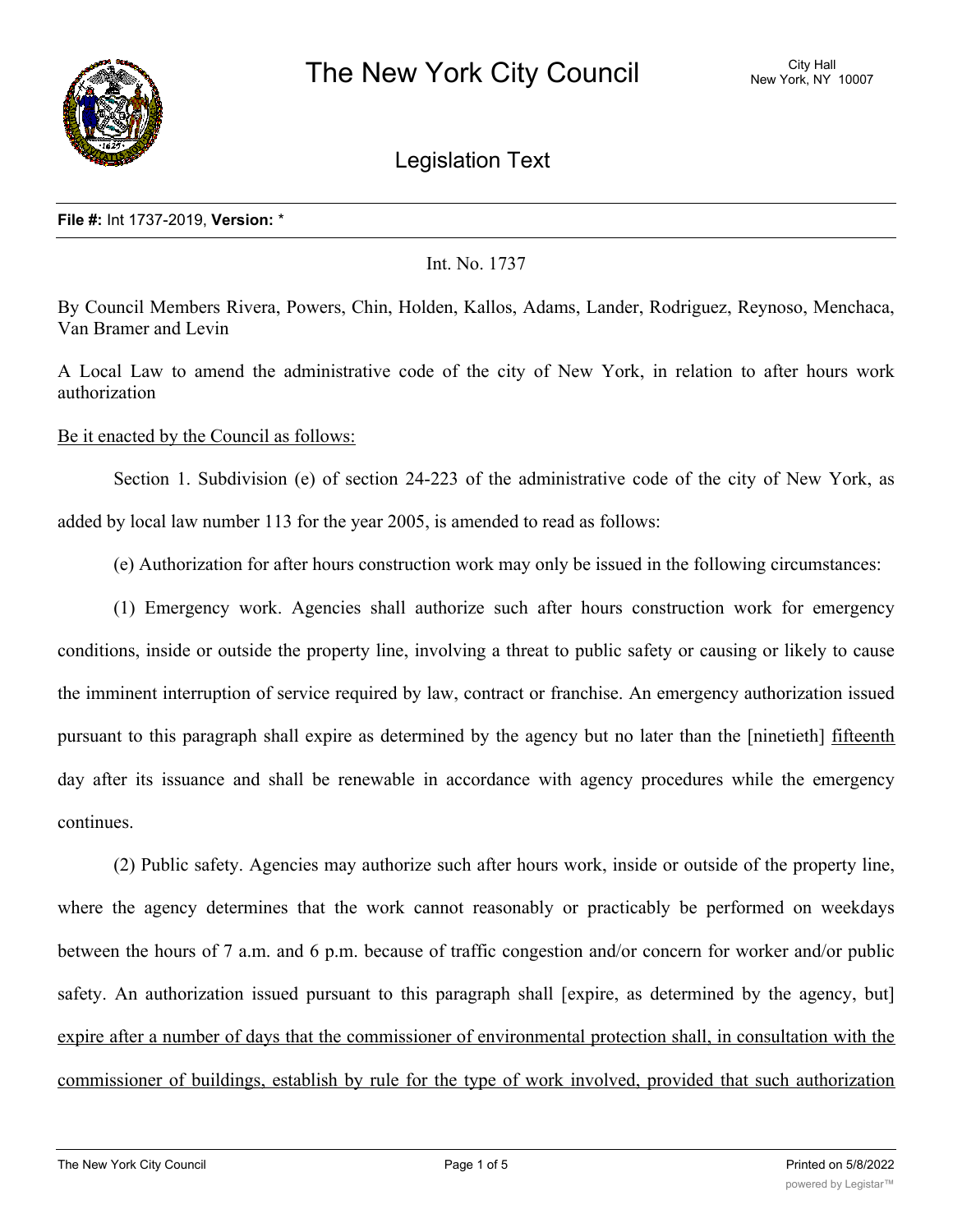## **File #:** Int 1737-2019, **Version:** \*

shall expire no later than the [ninetieth] fifteenth day after its issuance and shall be renewable in accordance with [agency procedures] subdivision (f) of this section.

(3) [City] Government construction projects. Agencies may authorize after hours work (i) by or on behalf of federal, state or city agencies for projects that are judicially mandated or the subject of consent orders and/or where a project is necessary in the public interest including but not limited to facilities, equipment, and infrastructure for the provision of water, sewerage, sanitation, transportation, public utilities and other services necessary for the health or safety of the public and (ii) by or on behalf of educational institutions. An authorization issued pursuant to this paragraph for a government construction project shall remain in effect for the duration of the project.

(4) Construction activities with minimal noise impact. The commissioner shall promulgate rules setting forth a list of construction activities with minimal noise impact and specific noise mitigation measures applicable to such activities. Agencies may authorize the performance of such construction activities after hours in accordance with such rules.

(5) Undue hardship. [Agencies] Subject to the requirements of subdivision (f) of this section, agencies may authorize after hours work if the commissioner certifies that the permit holder has substantiated a claim of undue hardship resulting from unique site characteristics, unforeseen conditions, scheduling commitments and/or financial considerations outside the control of the permit holder and that the applicant has received approval from the department of an alternative noise mitigation plan pursuant to section 24-221 of this subchapter, specifying the activities and devices that will be used for such after hours construction and setting forth the additional mitigation measures, above and beyond those measures otherwise required for such devices and activities pursuant to the department's rules, that the applicant will use to significantly limit noise emissions from the site of such after hours work. Applications for such certification shall be submitted to the department in a form and manner to be set forth in the rules of the department. The applicant for an after hours authorization under this paragraph shall submit such certification to the issuing agency.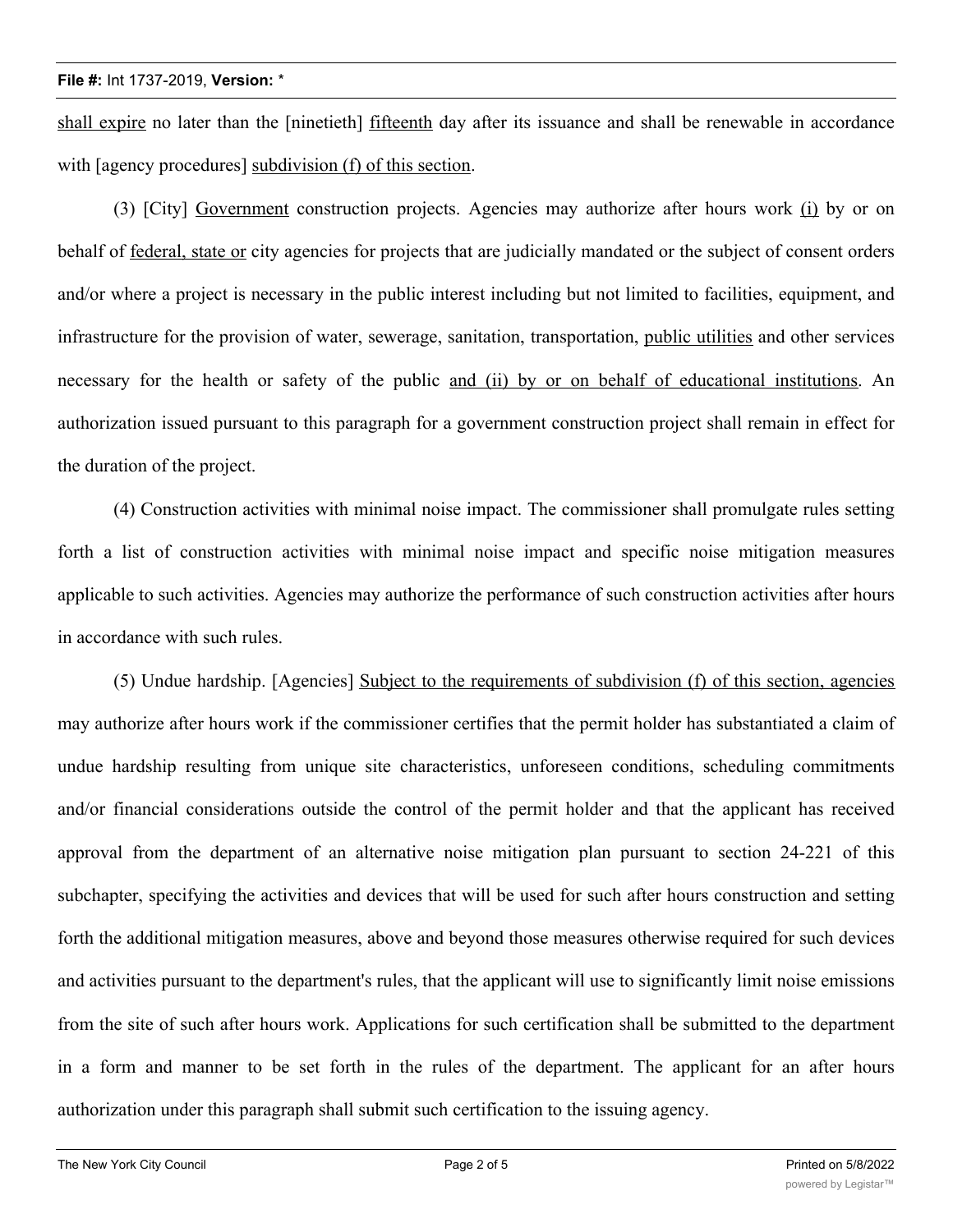§ 2. Section 24-223 of the administrative code of the city of New York is amended by adding a new subdivision (f) to read as follows:

(f) (1) Authorization for after hours construction work pursuant to paragraph (5) of subdivision (e) of this section or renewals of after hours construction work permits pursuant to paragraph (2) of such subdivision may only be issued for the hours of 6 a.m. to 7 a.m. and 6 p.m. to 10 p.m. on weekdays and for the hours of 8 a.m. to 6 p.m. on weekends.

(2) An applicant seeking an authorization for after hours construction pursuant to paragraph (5) of subdivision (e) of this section or renewals of after hours construction work permits pursuant to paragraph (2) of such subdivision shall be required to include in their application, and the agency that provides such authorization must post on their website:

(A) The name, electronic mail address and phone number of an individual who will be able to take complaints and provide information about the project and the after hours construction authorization;

(B) A certification from a registered design professional, as defined in section 28-101.5 of the code, providing a detailed explanation of the condition or conditions that exist that require such authorization and the estimated number of days such authorization will be needed; and

(C) The days for which such applicant seeks such authorization for after hours construction, provided that such requested days may not exceed three weekdays per week, one Saturday or one Sunday per week and shall not include any holiday on which alternate side of the street parking rules are suspended pursuant to section 19-163.

(3) (A) Pursuant to rules set forth by the department, after submitting an application for authorization for after hours construction, the commissioner shall issue a written notification to such applicant that approves, denies or otherwise amends the days sought by such applicant for such after hours construction. The commissioner shall also provide an explanation of such denial or amendment to such applicant.

(B) Where such applicant submits a request for an authorization for after hours construction and the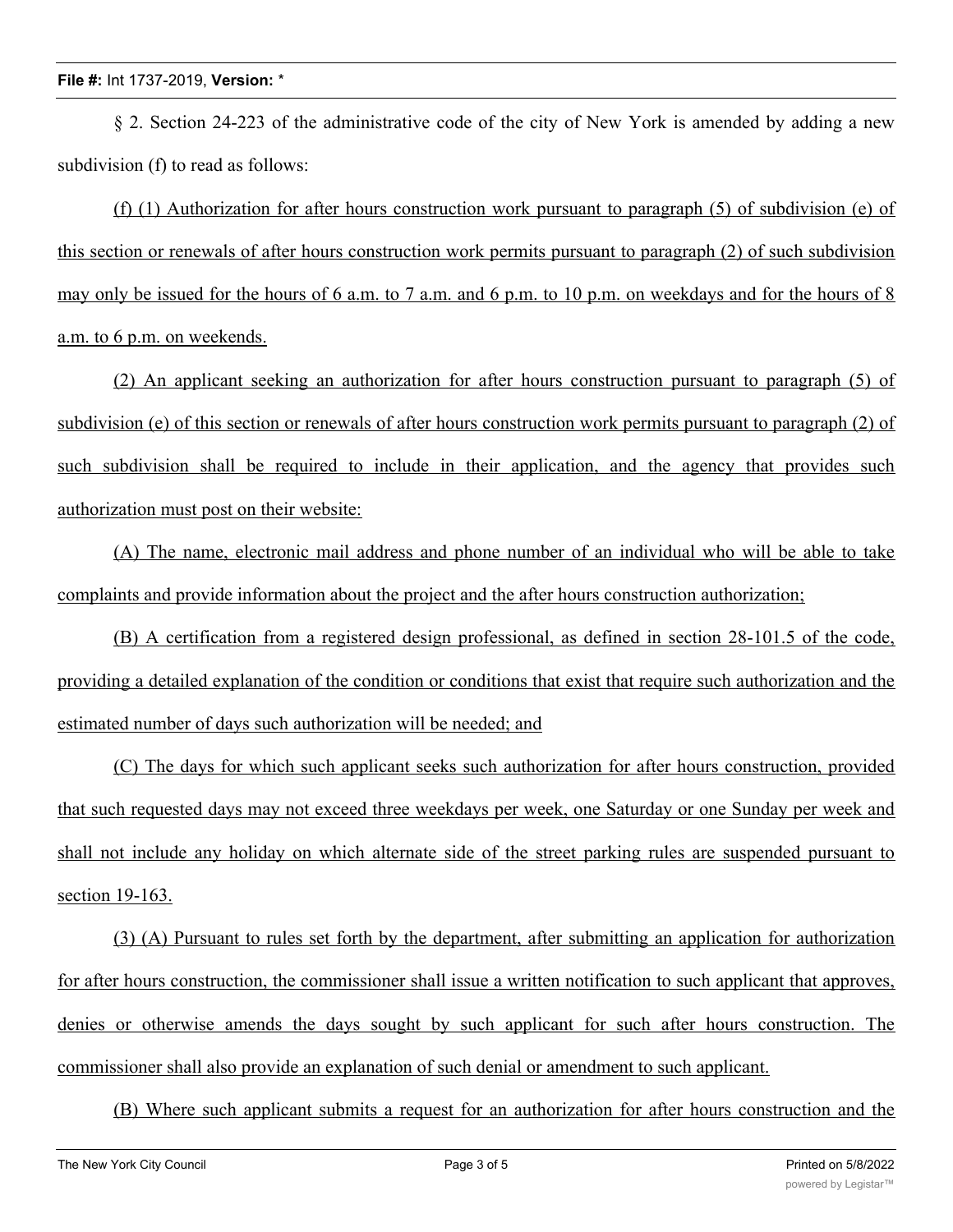## **File #:** Int 1737-2019, **Version:** \*

commissioner has issued an authorization to a prior applicant for after hours construction to occur on the same or adjacent block on a date to occur after such submission, the commissioner may only issue the authorization for after hours construction to such present applicant for after hours construction to occur on the same date as the previously issued authorization that was granted to the prior applicant. Such applicant may appeal such decision in writing within 10 days that such decision was issued by the commissioner.

(4) No later than December 1, 2020 and by December 1 every year thereafter, the department shall submit a report to the mayor and the council on the issuance of authorizations for after hours construction. Such report shall, for the immediately preceding fiscal year include, but not be limited to:

(A) The total number of applications for authorizations for after hours construction disaggregated by borough and community district and the number of authorizations for after hours construction issued by the department;

(B) The location for each project for which an authorization for after hours construction was issued by the department;

(C) The permitted length of time for each authorization for after hours construction that was issued by the department;

(D) A description of any violation of the terms of an authorization for after hours construction by an applicant, the identifying information of such applicant and the penalties, if any, issued to such applicant; and

(E) The number of complaints, received for each project for which an authorization for after hours construction was issued by the department, received through the 311 citizen service center or other means.

§ 3. Section 28-104.2.7.1 of the administrative code of the city of New York, as amended by local law

number 10 for the year 2016, is amended to read as follows:

**§ 28-104.2.7.1 Notification of approval.** The department shall, on a weekly basis, send council members and community boards, by electronic mail, a copy of all notices of approval for applications for a new [building or] building, an alteration that will require a new certificate of occupancy for a building, or an authorization for after hours construction work, including an explanation for the reason such authorization was granted, sent to applicants during the prior week, disaggregated by community board. In addition, the department shall post such information on its website on a weekly basis.